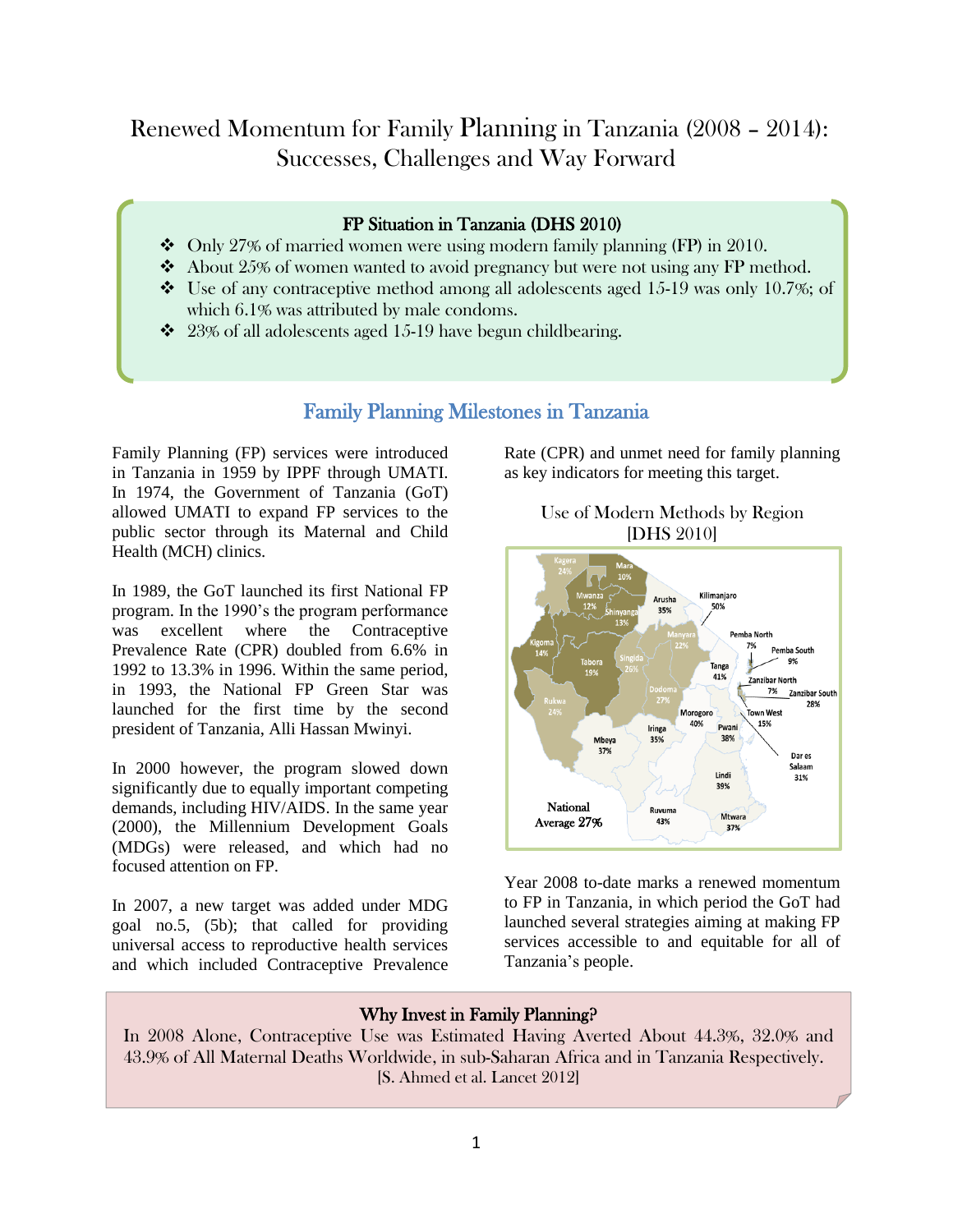# Key Program Achievements: Family Planning Strategies & Guidelines 2008 – 2014

### $\div$  Year 2008

The MOH launched the "*National Road Map Strategic Plan to Accelerate Reduction of Maternal, Newborn and Child Deaths in Tanzania, 2008–2015 (One Plan)"*. One Plan Strategy had set a goal to increase the CPR from 20 percent to 60 percent by 2015.

#### Year 2010

Costed Indian is a line of the Real Property of the Real Property of the Real Property of the Real Property of National Family Discrete and the Manual Corporation of the Manual Corporation of the Manual The MOH launched the *"National FP Costed Implementation Plan (NFPCIP);* A strategic Framework detailing the program activities necessary to meet the One Plan CPR target of 60% and their cost estimates between 2010 and 2015.

In the same year (2010), partners developed the *"National Package of Essential Family Planning Interventions"* guidelines i.e. a summary of key interventions recommended as essential and appropriate for improving FP at the district level.

### $\div$  Year 2012

President Jakaya Mrisho Kikwete attended the "*London Summit" on FP* and made "*six commitments"* that would double contraceptive users to 4.2 million towards attaining the national CPR target of 60% by 2015.

In the same year (2012), FP stakeholders, working with the MOH, amended the NFPCIP in order to accommodate additional activities and new targets in response to the FP2020 commitments as well as the lessons learned and emerging issues. The NFPCIP Addendum was launched in Oct, 2013, at the first National FP Conference. At the same conference, the Green-Star campaign was re-launched by the Vice President of Tanzania, Dr. Mohammed Gharib Bilal.

## $\div$  Year 2013

MOH and implementing partners embarked on developing an "*FP2020 Action Plan"* detailing strategic actions for implementing the FP2020 commitments.

### $\div$  Year 2014

MOH launched the *"RMNCH Sharpened Plan 2014-2015"* that includes priority interventions for improving access to quality FP services.

### Key Program Achievements 2008-2014

- $\div$  The Tanzania's FP program period 2008 2014 is marked by strong partners' collaboration and better coordination of FP activities, leading to a reduction in duplication of efforts.
- The program has observed a reasonable increase in resources mobilization for FP commodities and activities in line with the NFPCIP implementation and FP2020 commitments.
- Contraceptive security, a major challenge prior to the launch of the NFPCIP and FP2020 initiative, has improved considerably with sufficient funding available for commodities resulting in contraceptive security at the National level and fewer stock-outs at various levels.
- Establishment of a specific budget line item for family planning (FP) in the Medium Term Expenditure Framework (MTEF) in 2011.
- \* Inclusion of FP among key interventions in government strategies e.g. MKUKUTA II and National RMNCH Sharpened Plan 2014-2015.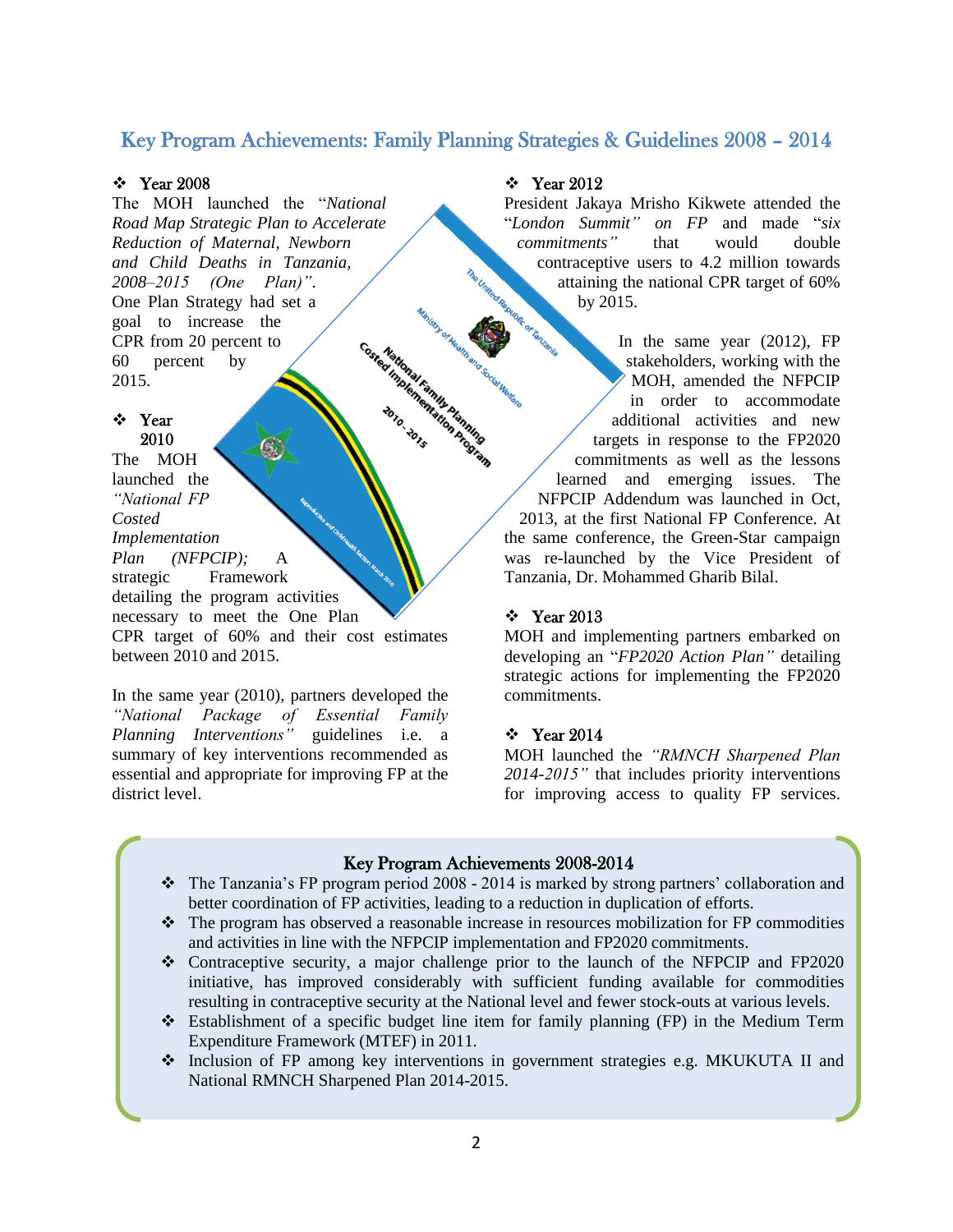Tanzania's Action Plan for Implementing the FP2020 Commitments / RMNCH Sharpened Plan 2014-2015.



In Jul, 2012, the Tanzanian President, Hon. Jakaya Mrisho Kikwete, was among leaders from more than 150 countries worldwide who endorsed a global movement to give an additional 120 million women in the world's poorest countries access to lifesaving FP information, services and supplies by 2020 at the groundbreaking "London Summit on FP (FP2020)". At that summit, the President made six political commitments (all informed by the NFPCIP) that would double contraceptive users to 4.2 million towards attaining the national CPR target of 60% by 2015.

In early 2013, MOH working with partners embarked on developing an "Action Plan" for implementing the FP2020 commitments. The Action Plan was prepared with a view to complimenting on-going efforts at the national and district level which means scaling-up and intensifying proven successful interventions, with a focus on ; 1) strengthening integration of FP services into post-partum, post-abortion care, and HIV/AIDS, 2) improving adolescents and youth access to FP services, and 3) scaling-up outreach services.

On the other hand, the One Plan Midterm review noted a marked shortfall of the above key interventions in the Lake and Western Zones compared to other regions, which led to a focus to this region both for the RMNCH Sharpened

Tanzania's FP 2020 Commitments 1) Ensure strong political commitment to FP at all levels. 2) Increase national financial commitment through appropriate allocation & disbursement for FP commodities to reduce donor dependence. 3) Strengthen contraceptive commodity security & logistic. 4) Implement new strategies to address regional disparities in FP coverage as well as inequalities in access to FP. 5) Expand access to quality FP services through public & private facilities, outreach & strengthened community based services. 6) Build community & leadership capacity to support FP through mobilization & education campaigns following Green Star re-launch.

Plan 2014-2015 and the FP2020 Action Plan for the period of 2014/16.



Along with the above mentioned three key interventional areas, the RMNCH Sharped Plan as well include activities for; 4) demand creation through rolling out of the green star campaign and 5) increasing the number of skilled FP service providers. The Lake and Western Zone, includes the following regions; Mwanza, Tabora, Shinyanga, Mara, Geita, Simiyu and Kigoma.